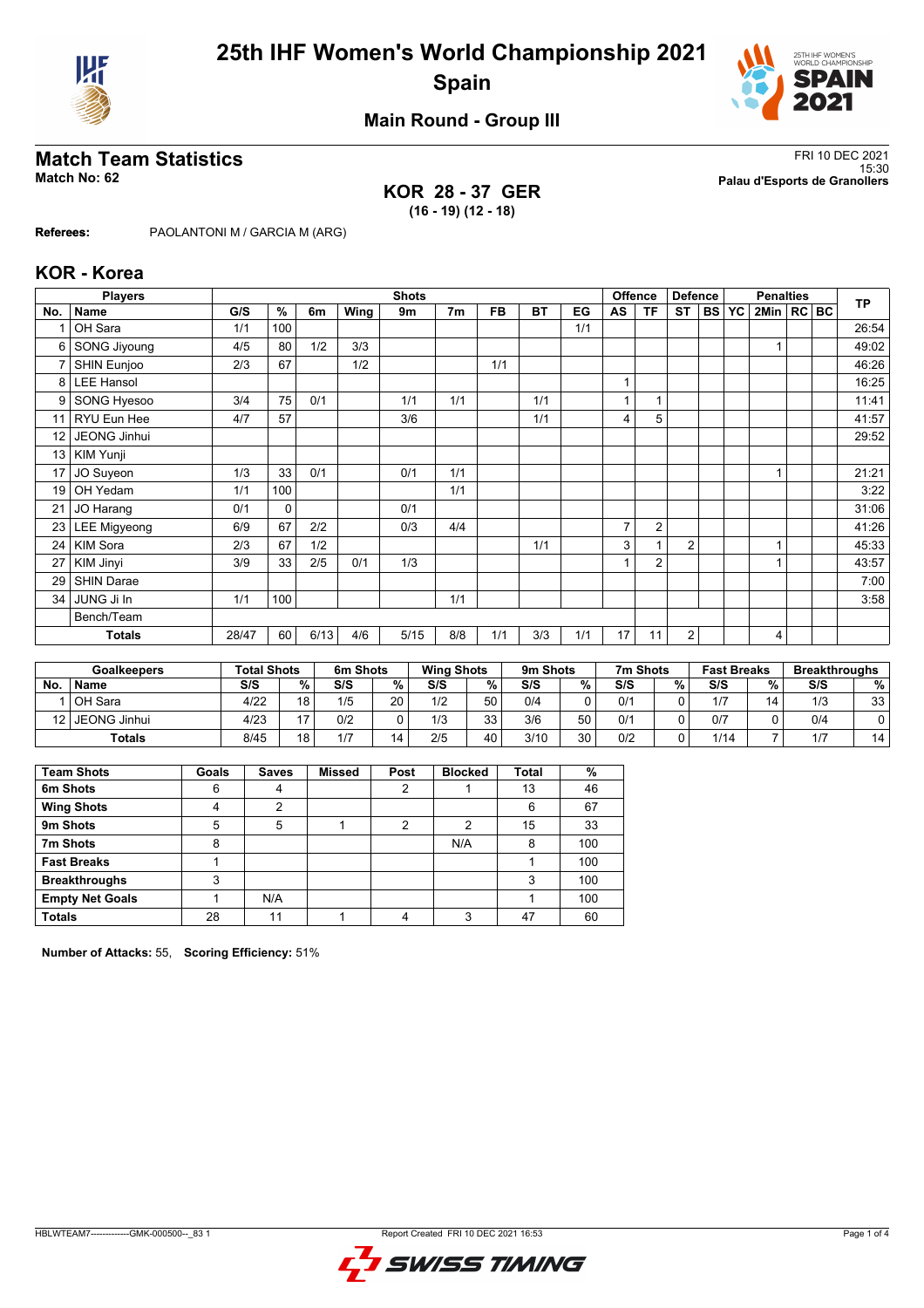

# **25th IHF Women's World Championship 2021 Spain**



## **Main Round - Group III**

**KOR 28 - 37 GER (16 - 19) (12 - 18)**

**Shots Distribution**

**Match Team Statistics** FRI 10 DEC 2021 15:30 **Match No: 62 Palau d'Esports de Granollers**

**Referees:** PAOLANTONI M / GARCIA M (ARG)

### **KOR - Korea**

| <b>Players</b><br>Goals / Shots |                                   |                             |                      |                    |                           |                                                        |
|---------------------------------|-----------------------------------|-----------------------------|----------------------|--------------------|---------------------------|--------------------------------------------------------|
| 1 OH S                          | 6 SONG J                          | 7 SHIN E                    | 8 LEE H              | 9 SONG H           | <b>11 RYU E</b>           | 12 JEONG J                                             |
|                                 | $\overline{2/2}$<br>0/1           |                             |                      |                    | 1/1<br>55.                |                                                        |
| 1/1                             |                                   | $2/2$ $\blacksquare$        |                      |                    | 2/2<br>1/3<br>. .         |                                                        |
|                                 |                                   | $\blacksquare$ 1/1          | $1/2$ $\blacksquare$ | $\blacksquare$ 1/2 | $\blacksquare$ 2/2<br>0/1 |                                                        |
| <b>13 KIM Y</b>                 | 17 JO S                           | 19 OH Y                     | 21 JO H              | 23 LEE M           | 24 KIM S                  | 27 KIM J                                               |
|                                 |                                   |                             |                      | 1/1                | $\overline{1/1}$          |                                                        |
|                                 | $\blacksquare$ $\blacksquare$ 0/1 |                             |                      | 1/1<br>ш           | $2/2$ $\blacksquare$ 1/1  | 1/1<br>0/1<br>1/1<br>$\blacksquare$ $\blacksquare$ 0/1 |
|                                 | 0/1                               | 1/1<br>$1/1$ $\blacksquare$ |                      | 0/1                | $1/1$ u m                 | $\blacksquare$ $\blacksquare$ 2/2                      |
|                                 |                                   |                             | 1-Post               | 1-Missed 1-Post    | 1-Post                    | 3-Blocked<br>1-Post                                    |



**Team** Goals / Shots

 $\frac{1}{2}$  3/3 1 1/2 1/1



Saves / Shots

| 0/3 | 0/5 | 0/4 |
|-----|-----|-----|
| 2/8 |     | 1/8 |
| 0/5 | 1/4 | 4/8 |

| 1 OH S     |     |     |  |  |  |  |  |  |  |  |
|------------|-----|-----|--|--|--|--|--|--|--|--|
| 0/3        | 0/3 | 0/2 |  |  |  |  |  |  |  |  |
| 1/2        |     | 1/5 |  |  |  |  |  |  |  |  |
| 0/3        | 0/1 | 2/3 |  |  |  |  |  |  |  |  |
| 12 JEONG J |     |     |  |  |  |  |  |  |  |  |
|            | 0/2 | በ/2 |  |  |  |  |  |  |  |  |

|     | 0/2 | በ/2 |
|-----|-----|-----|
| 1/6 |     | 0/3 |
| 0/2 | 1/3 | 2/5 |

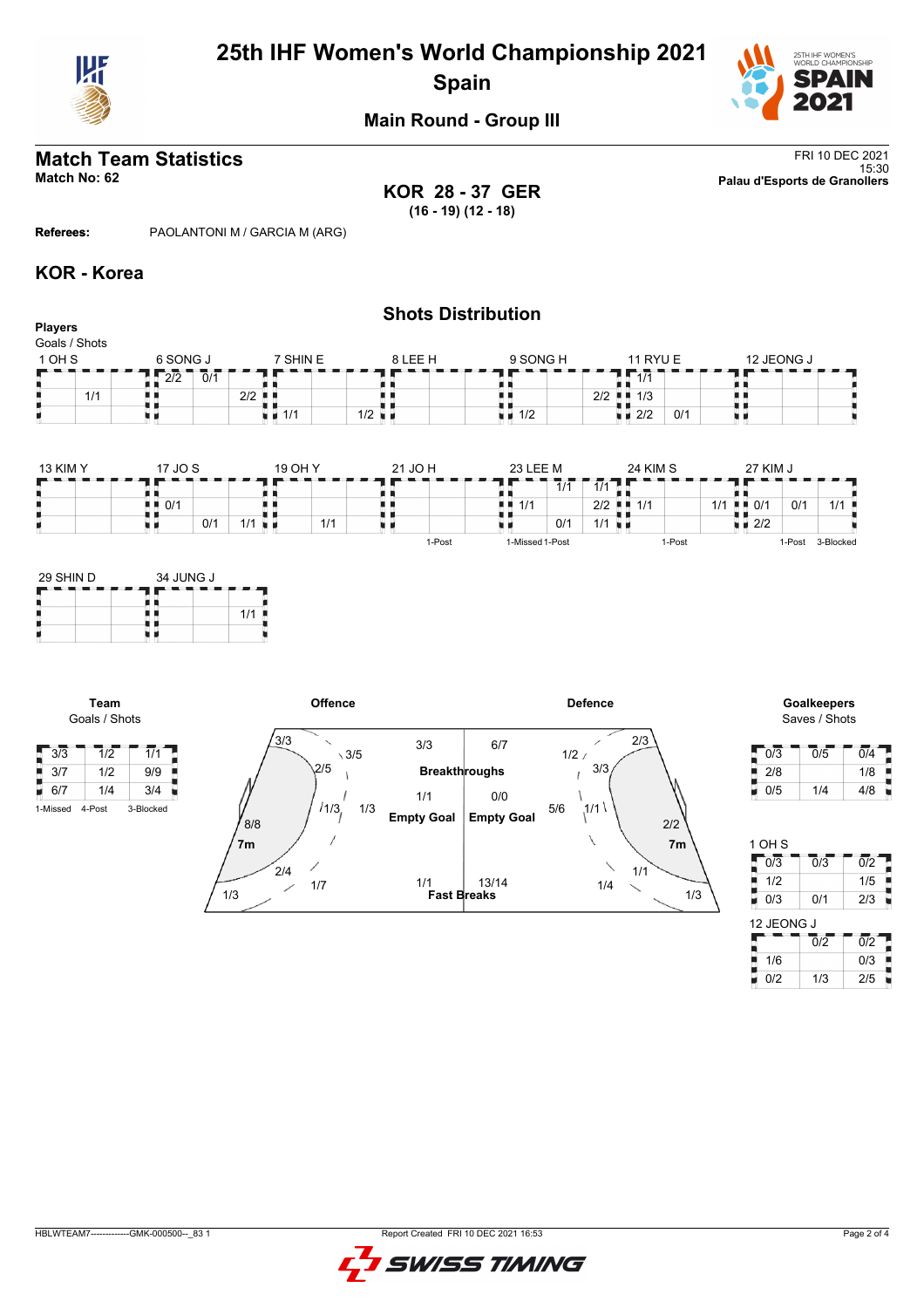



## **Main Round - Group III**

### **KOR 28 - 37 GER (16 - 19) (12 - 18)**

**Match Team Statistics** FRI 10 DEC 2021 15:30 **Match No: 62 Palau d'Esports de Granollers**

**Referees:** PAOLANTONI M / GARCIA M (ARG)

### **GER - Germany**

|                 | <b>Players</b>          | <b>Shots</b> |                    |     |          |                |                   |           |          |     |                | <b>Offence</b> | <b>Defence</b> |    | <b>Penalties</b>   |                |  |    | <b>TP</b>            |
|-----------------|-------------------------|--------------|--------------------|-----|----------|----------------|-------------------|-----------|----------|-----|----------------|----------------|----------------|----|--------------------|----------------|--|----|----------------------|
| No.             | <b>Name</b>             | G/S          | %                  | 6m  | Wing     | 9 <sub>m</sub> | 7 <sub>m</sub>    | <b>FB</b> | ВT       | EG  | AS             | <b>TF</b>      | <b>ST</b>      |    | <b>BS YC</b>       | 2Min   RC BC   |  |    |                      |
| 2               | <b>KALF Marlene</b>     | 0/1          | $\mathbf 0$        |     | 0/1      |                |                   |           |          |     |                |                |                |    |                    |                |  |    | 21:39                |
| 3               | <b>BERGER Amelie</b>    | 1/4          | 25                 | 0/1 | 1/2      |                |                   | 0/1       |          |     |                | $\overline{2}$ |                |    |                    |                |  |    | 37:26                |
| 4               | <b>GRIJSEELS Alina</b>  | 8/9          | 89                 |     |          | 0/1            | 2/2               | 5/5       | 1/1      |     | 11             | 3              |                |    |                    |                |  |    | 47:09                |
|                 | <b>SCHMELZER Meike</b>  | 5/5          | 100                | 1/1 |          |                |                   | 3/3       | 1/1      |     | 2              |                |                |    |                    |                |  |    | 43:50                |
| 9               | <b>ANTL Lisa</b>        |              |                    |     |          |                |                   |           |          |     |                |                |                |    |                    |                |  |    | 2:30                 |
| 11              | <b>SMITS Xenia</b>      | 3/5          | 60                 |     |          | 0/2            |                   | 2/2       | 1/1      |     | $\overline{7}$ | $\overline{2}$ | 3              |    |                    |                |  |    | 44:28                |
| 12              | <b>ECKERLE Dinah</b>    |              |                    |     |          |                |                   |           |          |     |                |                |                |    |                    |                |  |    | 42:01                |
| 13              | PETERSEN Silje Brons    |              |                    |     |          |                |                   |           |          |     | 2              |                |                |    |                    |                |  |    | 1:49                 |
| 17              | <b>STOLLE Alicia</b>    | 1/2          | 50                 |     |          | 1/1            |                   |           | 0/1      |     | 3              |                |                |    |                    |                |  |    | 24:09                |
| 18              | <b>ZSCHOCKE Mia</b>     | 1/2          | 50                 | 1/1 |          | 0/1            |                   |           |          |     |                |                |                |    |                    |                |  |    | 12:21                |
| 20              | <b>BOLK Emily</b>       | 8/9          | 89                 | 1/1 |          | 3/4            |                   | 1/1       | 3/3      |     | 2              |                |                |    |                    | $\overline{2}$ |  |    | 39:58                |
| 27              | <b>MAIDHOF Julia</b>    | 5/5          | 100                | 1/1 |          | 3/3            |                   | 1/1       |          |     |                | 1              | 1              |    |                    |                |  |    | 23:07                |
| 29 <sub>1</sub> | <b>LAUENROTH Antie</b>  | 3/4          | 75                 | 2/2 | 0/1      |                |                   | 1/1       |          |     |                |                |                |    |                    |                |  |    | 51:57                |
| 33              | <b>SCHULZE Luisa</b>    |              |                    |     |          |                |                   |           |          |     |                |                |                |    |                    |                |  |    | 11:09                |
| 42              | <b>FILTER Katharina</b> |              |                    |     |          |                |                   |           |          |     |                |                |                |    |                    |                |  |    | 10:50                |
| 95              | STOCKSCHLADER Johanna   | 2/2          | 100                |     | 2/2      |                |                   |           |          |     |                |                |                |    |                    |                |  |    | 5:37                 |
|                 | Bench/Team              |              |                    |     |          |                |                   |           |          |     |                |                |                |    |                    |                |  |    |                      |
|                 | <b>Totals</b>           | 37/48        | 77                 | 6/7 | 3/6      | 7/12           | 2/2               | 13/14     | 6/7      |     | 28             | 9              | $\overline{4}$ | 3  |                    | 6              |  |    |                      |
|                 |                         |              |                    |     |          |                |                   |           |          |     |                |                |                |    |                    |                |  |    |                      |
|                 | <b>Goalkeepers</b>      |              | <b>Total Shots</b> |     | 6m Shots |                | <b>Wing Shots</b> |           | 9m Shots |     |                | 7m Shots       |                |    | <b>Fast Breaks</b> |                |  |    | <b>Breakthroughs</b> |
| N <sub>0</sub>  | <b>Namo</b>             | 2/2          |                    | 0/2 | S/S      | 0/2            | S/S               | 0/2       | S/S      | 0/2 | 2S             |                | 0/2            | 2S |                    | 0/2            |  | 2S | 0/2                  |

| No.  | <b>Name</b>        | S/S   | %  | S/S  | %  | S/S | % , | S/S  | %  | S/S | % | S/S | % | S/S | %           |
|------|--------------------|-------|----|------|----|-----|-----|------|----|-----|---|-----|---|-----|-------------|
|      | 12 ECKERLE Dinah   | 9/26  | 35 | 3/7  | 43 | 2/6 | 33  | 4/7  | 57 | 0/4 | 0 |     |   | 0/2 | $\sim$<br>v |
| 42 l | l FILTER Katharina | 2/12  | ᅠ  | 1/3  | 33 |     |     | 1/3  | 33 | 0/4 |   |     |   | 0/1 |             |
|      | EG                 |       |    |      |    |     |     |      |    |     |   |     |   |     |             |
|      | <b>Totals</b>      | 11/39 | 28 | 4/10 | 40 | 2/6 | 33  | 5/10 | 50 | 0/8 | 0 | 0/1 |   | 0/3 |             |
|      |                    |       |    |      |    |     |     |      |    |     |   |     |   |     |             |

| <b>Team Shots</b>      | Goals | <b>Saves</b> | <b>Missed</b> | Post | <b>Blocked</b> | <b>Total</b> | %   |
|------------------------|-------|--------------|---------------|------|----------------|--------------|-----|
| 6m Shots               | 6     |              |               |      |                |              | 86  |
| <b>Wing Shots</b>      | 3     | 2            |               |      |                | 6            | 50  |
| 9m Shots               |       | 3            | 2             |      |                | 12           | 58  |
| 7m Shots               | າ     |              |               |      | N/A            | 2            | 100 |
| <b>Fast Breaks</b>     | 13    |              |               |      |                | 14           | 93  |
| <b>Breakthroughs</b>   | 6     |              |               |      |                |              | 86  |
| <b>Empty Net Goals</b> |       | N/A          |               |      |                |              |     |
| <b>Totals</b>          | 37    | 8            | ◠             |      |                | 48           |     |

**Number of Attacks:** 57, **Scoring Efficiency:** 65%